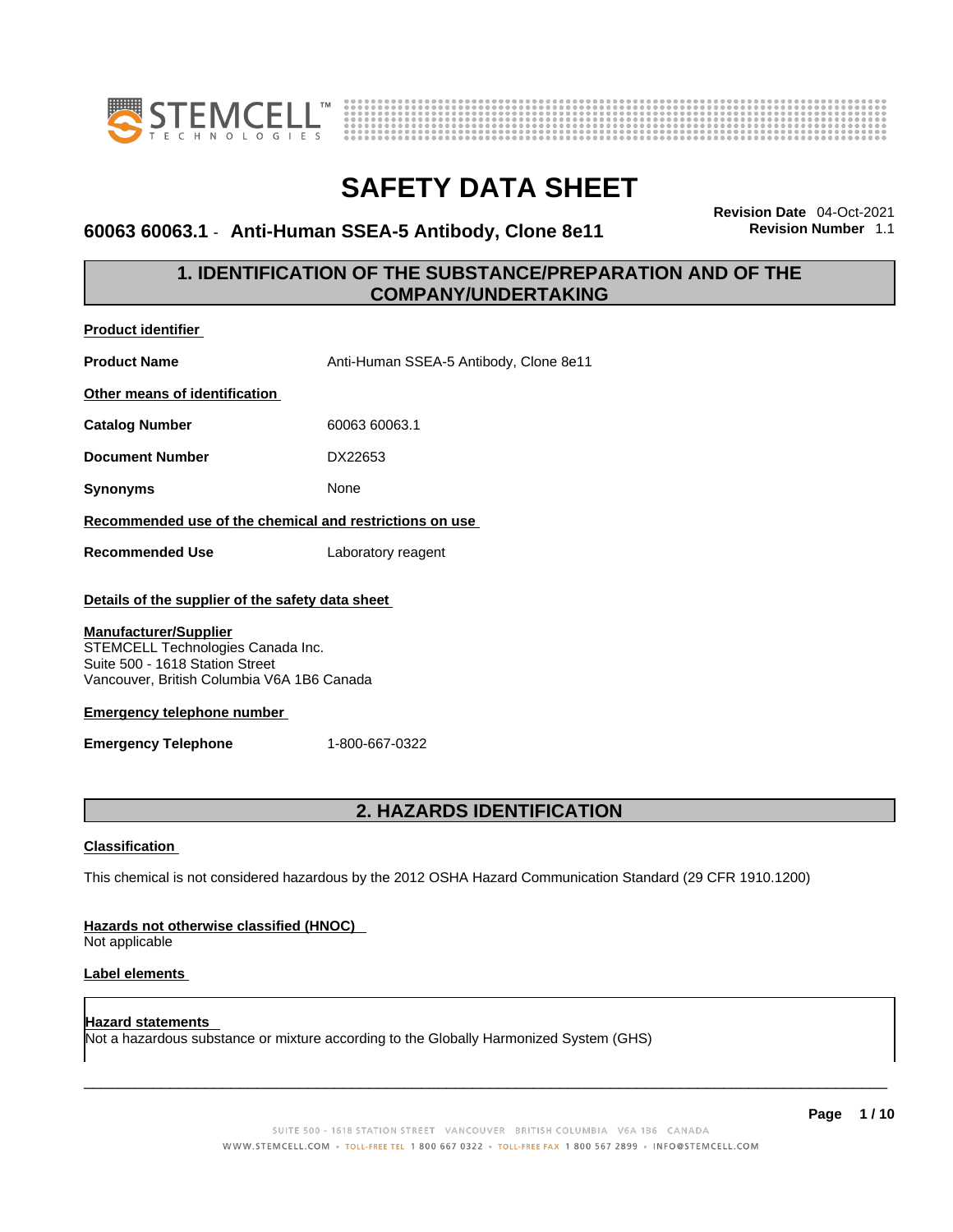



## \_\_\_\_\_\_\_\_\_\_\_\_\_\_\_\_\_\_\_\_\_\_\_\_\_\_\_\_\_\_\_\_\_\_\_\_\_\_\_\_\_\_\_\_\_\_\_\_\_\_\_\_\_\_\_\_\_\_\_\_\_\_\_\_\_\_\_\_\_\_\_\_\_\_\_\_\_\_\_\_\_\_\_\_\_\_\_\_\_\_\_\_\_ **Revision Date** 04-Oct-2021 **60063 60063.1** - **Anti-Human SSEA-5 Antibody, Clone 8e11 Revision Number** 1.1

The product contains no substances which at their given concentration, are considered to be hazardous to health.

**Appearance** Clear **Physical state** Liquid

**Odor** No data available

**Other Information**  Not applicable

#### **Unknown acute toxicity** 0 % of the mixture consists of ingredient(s) of unknown toxicity

0 % of the mixture consists of ingredient(s) of unknown acute oral toxicity

0 % of the mixture consists of ingredient(s) of unknown acute dermal toxicity

0 % of the mixture consists of ingredient(s) of unknown acute inhalation toxicity (gas)

0 % of the mixture consists of ingredient(s) of unknown acute inhalation toxicity (vapor)

0 % of the mixture consists of ingredient(s) of unknown acute inhalation toxicity (dust/mist)

### **3. COMPOSITION/INFORMATION ON INGREDIENTS**

#### **Substance**

Not applicable.

#### **Mixture**

Not a hazardous substance or mixture according to the Globally Harmonized System (GHS)

\*The exact percentage (concentration) of composition has been withheld as a trade secret.

### **4. FIRST AID MEASURES**

#### **Description of first aid measures**

| <b>Inhalation</b>   | Remove to fresh air.                                                                                                    |
|---------------------|-------------------------------------------------------------------------------------------------------------------------|
| Eye contact         | Rinse thoroughly with plenty of water for at least 15 minutes, lifting lower and upper eyelids.<br>Consult a physician. |
| <b>Skin contact</b> | Wash skin with soap and water.                                                                                          |
| Ingestion           | Clean mouth with water and drink afterwards plenty of water.                                                            |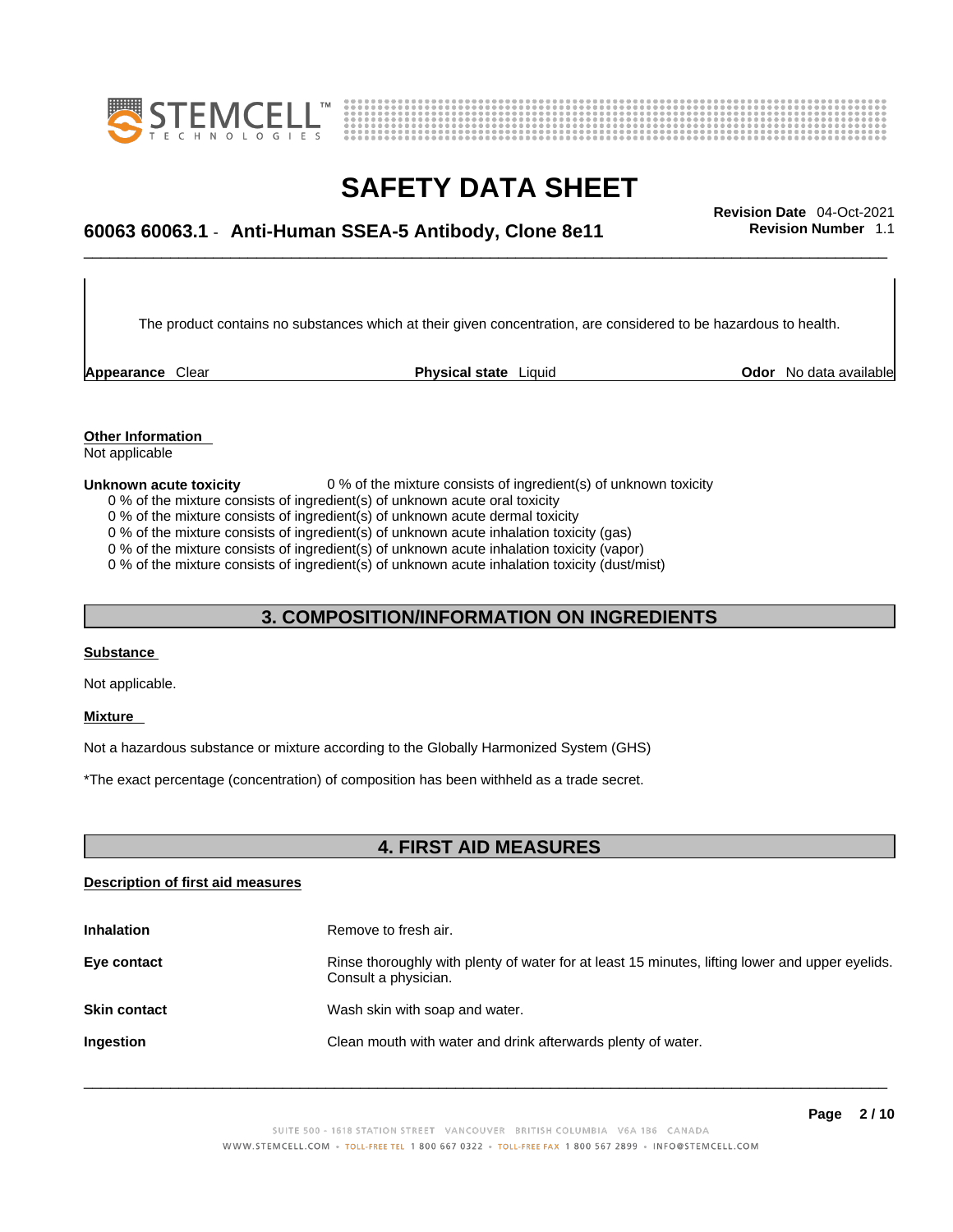



## \_\_\_\_\_\_\_\_\_\_\_\_\_\_\_\_\_\_\_\_\_\_\_\_\_\_\_\_\_\_\_\_\_\_\_\_\_\_\_\_\_\_\_\_\_\_\_\_\_\_\_\_\_\_\_\_\_\_\_\_\_\_\_\_\_\_\_\_\_\_\_\_\_\_\_\_\_\_\_\_\_\_\_\_\_\_\_\_\_\_\_\_\_ **Revision Date** 04-Oct-2021 **60063 60063.1** - **Anti-Human SSEA-5 Antibody, Clone 8e11 Revision Number** 1.1

| Most important symptoms and effects, both acute and delayed                                                      |                                                                                                                                       |  |
|------------------------------------------------------------------------------------------------------------------|---------------------------------------------------------------------------------------------------------------------------------------|--|
| <b>Symptoms</b>                                                                                                  | No information available.                                                                                                             |  |
|                                                                                                                  | Indication of any immediate medical attention and special treatment needed                                                            |  |
| Note to physicians                                                                                               | Treat symptomatically.                                                                                                                |  |
|                                                                                                                  |                                                                                                                                       |  |
|                                                                                                                  | <b>5. FIRE-FIGHTING MEASURES</b>                                                                                                      |  |
| <b>Suitable Extinguishing Media</b>                                                                              | Use extinguishing measures that are appropriate to local circumstances and the<br>surrounding environment.                            |  |
| Unsuitable extinguishing media                                                                                   | CAUTION: Use of water spray when fighting fire may be inefficient.                                                                    |  |
| Specific hazards arising from the<br>chemical                                                                    | No information available.                                                                                                             |  |
| <b>Explosion data</b><br><b>Sensitivity to Mechanical Impact None.</b><br><b>Sensitivity to Static Discharge</b> | None.                                                                                                                                 |  |
| Special protective equipment for<br>fire-fighters                                                                | Firefighters should wear self-contained breathing apparatus and full firefighting turnout<br>gear. Use personal protection equipment. |  |

### **6. ACCIDENTAL RELEASE MEASURES**

#### **Personal precautions, protective equipment and emergency procedures**

| <b>Personal precautions</b>                          | Ensure adequate ventilation.                                                         |  |
|------------------------------------------------------|--------------------------------------------------------------------------------------|--|
| <b>Environmental precautions</b>                     |                                                                                      |  |
| <b>Environmental precautions</b>                     | See Section 12 for additional Ecological Information.                                |  |
| Methods and material for containment and cleaning up |                                                                                      |  |
| <b>Methods for containment</b>                       | Prevent further leakage or spillage if safe to do so.                                |  |
| Methods for cleaning up                              | Pick up and transfer to properly labeled containers.                                 |  |
| <b>Prevention of secondary hazards</b>               | Clean contaminated objects and areas thoroughly observing environmental regulations. |  |
|                                                      |                                                                                      |  |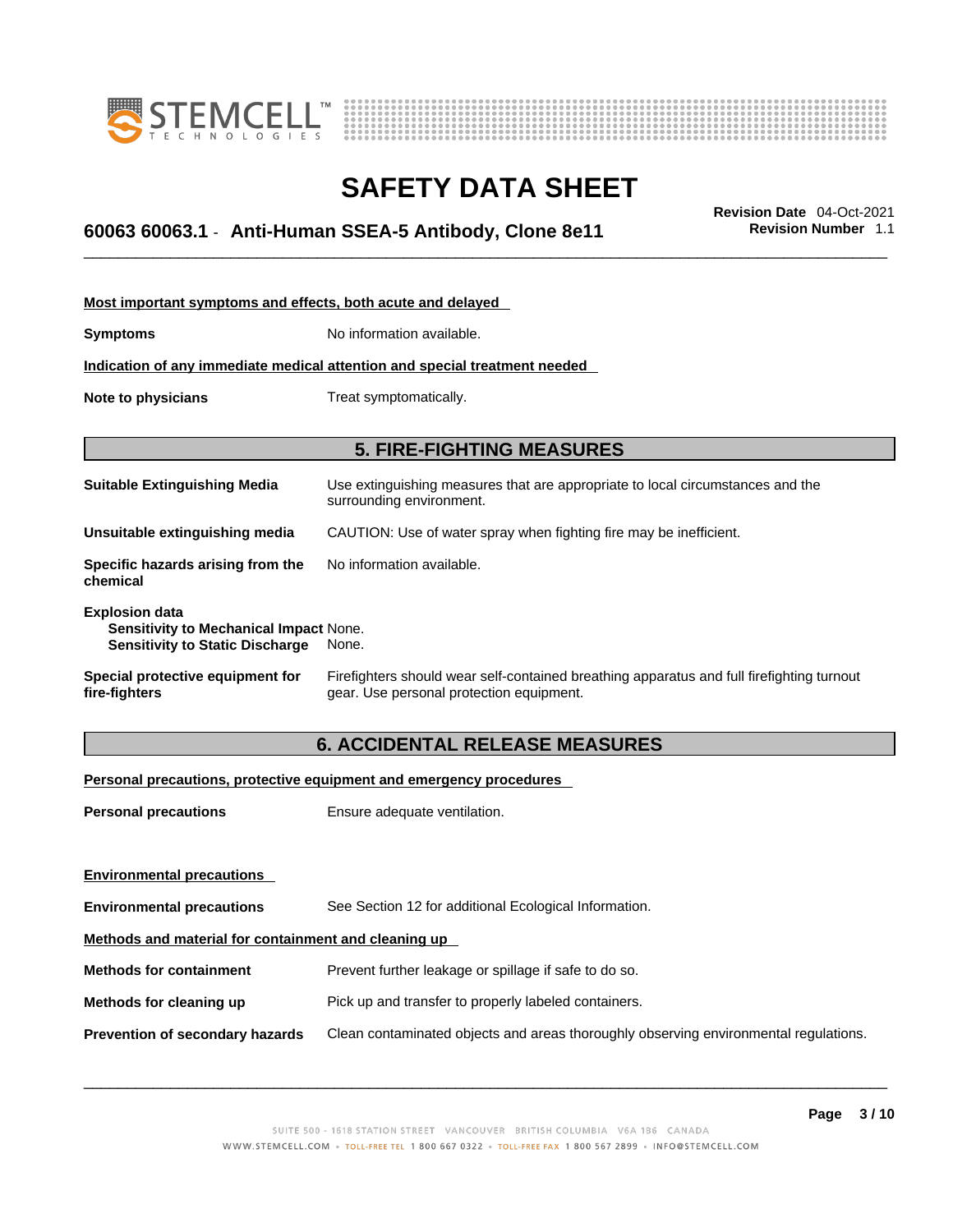



## \_\_\_\_\_\_\_\_\_\_\_\_\_\_\_\_\_\_\_\_\_\_\_\_\_\_\_\_\_\_\_\_\_\_\_\_\_\_\_\_\_\_\_\_\_\_\_\_\_\_\_\_\_\_\_\_\_\_\_\_\_\_\_\_\_\_\_\_\_\_\_\_\_\_\_\_\_\_\_\_\_\_\_\_\_\_\_\_\_\_\_\_\_ **Revision Date** 04-Oct-2021 **60063 60063.1** - **Anti-Human SSEA-5 Antibody, Clone 8e11 Revision Number** 1.1

|                                                              | 7. HANDLING AND STORAGE                                                                                                                                                     |
|--------------------------------------------------------------|-----------------------------------------------------------------------------------------------------------------------------------------------------------------------------|
| <b>Precautions for safe handling</b>                         |                                                                                                                                                                             |
| Advice on safe handling                                      | Handle in accordance with good industrial hygiene and safety practice.                                                                                                      |
| Conditions for safe storage, including any incompatibilities |                                                                                                                                                                             |
| <b>Storage Conditions</b>                                    | Store in accordance with information listed on the Product Information Sheet (PIS).                                                                                         |
|                                                              |                                                                                                                                                                             |
|                                                              | 8. EXPOSURE CONTROLS/PERSONAL PROTECTION                                                                                                                                    |
| <b>Control parameters</b>                                    |                                                                                                                                                                             |
| <b>Exposure Limits</b>                                       | This product, as supplied, does not contain any hazardous materials with occupational<br>exposure limits established by the region specific regulatory bodies.              |
| <b>Appropriate engineering controls</b>                      |                                                                                                                                                                             |
| <b>Engineering controls</b>                                  | <b>Showers</b><br>Eyewash stations<br>Ventilation systems.                                                                                                                  |
|                                                              | Individual protection measures, such as personal protective equipment                                                                                                       |
| <b>Eye/face protection</b>                                   | No special protective equipment required.                                                                                                                                   |
| Skin and body protection                                     |                                                                                                                                                                             |
|                                                              | No special protective equipment required.                                                                                                                                   |
| <b>Respiratory protection</b>                                | No protective equipment is needed under normal use conditions. If exposure limits are<br>exceeded or irritation is experienced, ventilation and evacuation may be required. |
| General hygiene considerations                               | Handle in accordance with good industrial hygiene and safety practice.                                                                                                      |

### **9. PHYSICAL AND CHEMICAL PROPERTIES**

**Information on basic physical and chemical properties Physical state** Liquid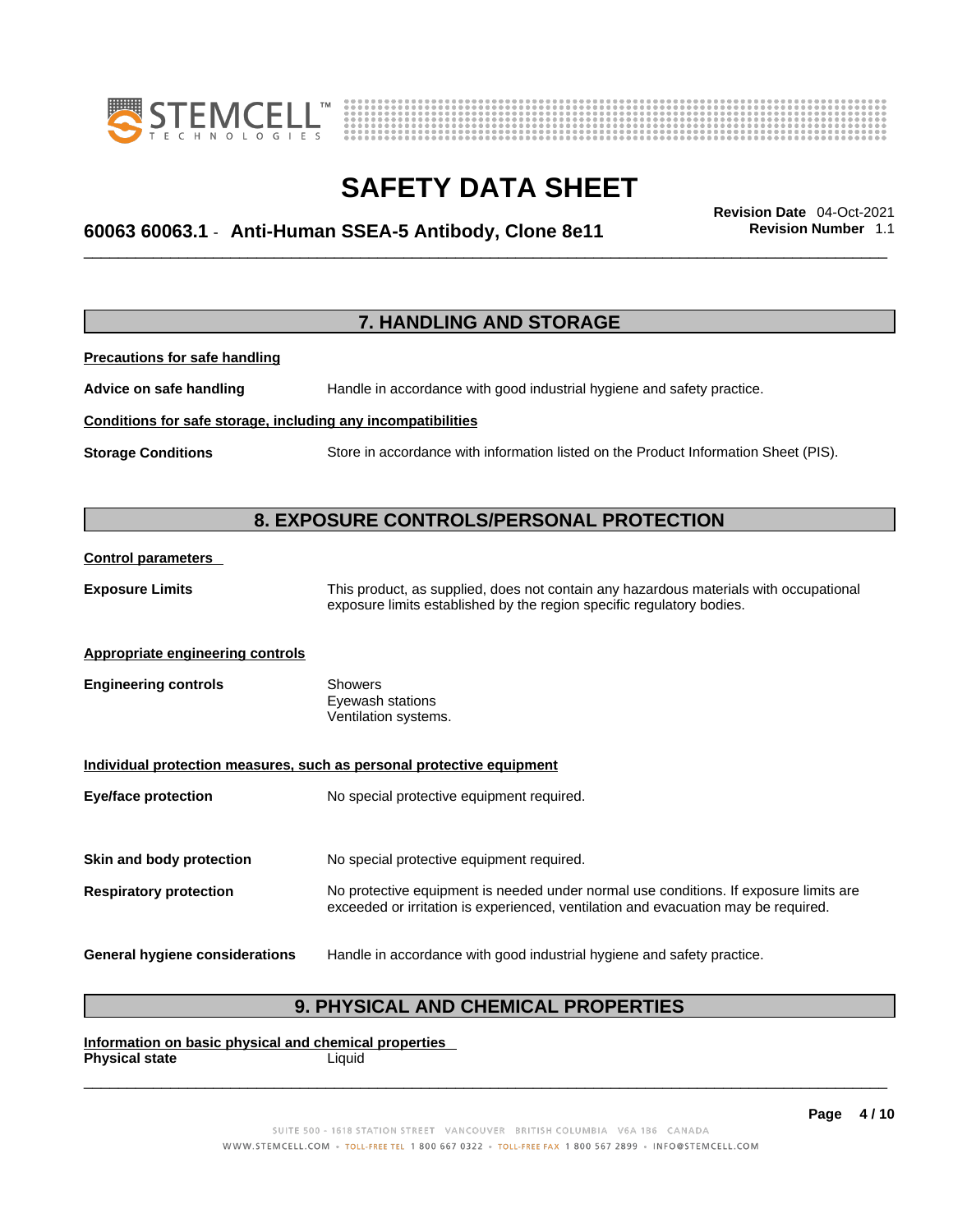



## \_\_\_\_\_\_\_\_\_\_\_\_\_\_\_\_\_\_\_\_\_\_\_\_\_\_\_\_\_\_\_\_\_\_\_\_\_\_\_\_\_\_\_\_\_\_\_\_\_\_\_\_\_\_\_\_\_\_\_\_\_\_\_\_\_\_\_\_\_\_\_\_\_\_\_\_\_\_\_\_\_\_\_\_\_\_\_\_\_\_\_\_\_ **Revision Date** 04-Oct-2021 **60063 60063.1** - **Anti-Human SSEA-5 Antibody, Clone 8e11 Revision Number** 1.1

**Appearance Clear** 

| <b>Property</b>                  | Values                   | Remarks • Method |
|----------------------------------|--------------------------|------------------|
| рH                               | No data available        | None known       |
| Melting point / freezing point   | No data available        | None known       |
| Boiling point / boiling range    | No data available        | None known       |
| <b>Flash point</b>               | No data available        | None known       |
| <b>Evaporation rate</b>          | No data available        | None known       |
| Flammability (solid, gas)        | No data available        | None known       |
| <b>Flammability Limit in Air</b> |                          | None known       |
| <b>Upper flammability limit:</b> | No data available        |                  |
| Lower flammability limit:        | No data available        |                  |
| Vapor pressure                   | No data available        | None known       |
| Vapor density                    | No data available        | None known       |
| <b>Relative density</b>          | No data available        | None known       |
| <b>Water solubility</b>          | No data available        | None known       |
| Solubility in other solvents     | No data available        | None known       |
| <b>Partition coefficient</b>     | No data available        | None known       |
| <b>Autoignition temperature</b>  | No data available        | None known       |
| <b>Decomposition temperature</b> | No data available        | None known       |
| <b>Kinematic viscosity</b>       | No data available        | None known       |
| <b>Dynamic viscosity</b>         | No data available        | None known       |
| <b>Explosive properties</b>      | No data available        |                  |
| <b>Oxidizing properties</b>      | No information available |                  |

**Other Information** 

**Color Color Color** No information available<br>
No data available<br>
No data available **Odor No data available**<br> **Odor threshold No data available No data available** 

**Softening point**<br> **Molecular weight**<br> **Molecular weight**<br> **Molecular weight**<br> **Molecular weight No information available Molecular formula** No information available **VOC Content (%)**<br> **Content (%)**<br>
No information available<br>
No information available **No information available Bulk density No information available** 

#### **10. STABILITY AND REACTIVITY**

| <b>Reactivity</b>                                                       | No information available.                 |
|-------------------------------------------------------------------------|-------------------------------------------|
| <b>Chemical stability</b>                                               | Stable under normal conditions.           |
| <b>Possibility of hazardous reactions</b> None under normal processing. |                                           |
| <b>Conditions to avoid</b>                                              | None known based on information supplied. |
| Incompatible materials                                                  | None known based on information supplied. |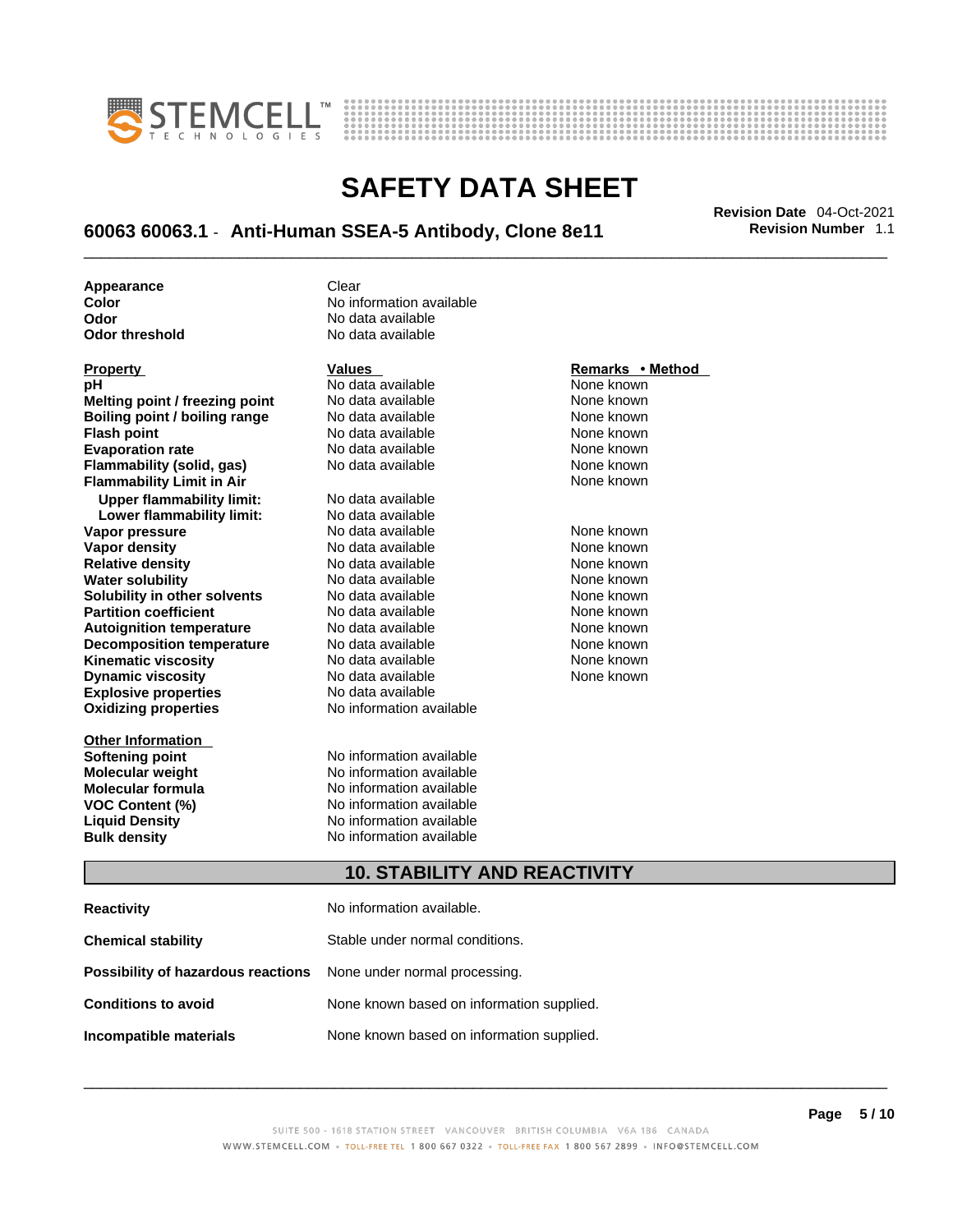



## \_\_\_\_\_\_\_\_\_\_\_\_\_\_\_\_\_\_\_\_\_\_\_\_\_\_\_\_\_\_\_\_\_\_\_\_\_\_\_\_\_\_\_\_\_\_\_\_\_\_\_\_\_\_\_\_\_\_\_\_\_\_\_\_\_\_\_\_\_\_\_\_\_\_\_\_\_\_\_\_\_\_\_\_\_\_\_\_\_\_\_\_\_ **Revision Date** 04-Oct-2021 **60063 60063.1** - **Anti-Human SSEA-5 Antibody, Clone 8e11 Revision Number** 1.1

**Hazardous decomposition products** None known based on information supplied.

### **11. TOXICOLOGICAL INFORMATION**

**Information on likely routes of exposure**

**Product Information**

| <b>Inhalation</b>                                                            | Specific test data for the substance or mixture is not available. |  |
|------------------------------------------------------------------------------|-------------------------------------------------------------------|--|
| Eye contact                                                                  | Specific test data for the substance or mixture is not available. |  |
| <b>Skin contact</b>                                                          | Specific test data for the substance or mixture is not available. |  |
| Ingestion                                                                    | Specific test data for the substance or mixture is not available. |  |
| Symptoms related to the physical, chemical and toxicological characteristics |                                                                   |  |
| Symptoms                                                                     | No information available.                                         |  |

**Numerical measures of toxicity**

#### **Acute toxicity**

**The following values are calculated based on chapter 3.1 of the GHS document**

**Unknown acute toxicity** 0 % of the mixture consists of ingredient(s) of unknown toxicity

0 % of the mixture consists of ingredient(s) of unknown acute oral toxicity

0 % of the mixture consists of ingredient(s) of unknown acute dermal toxicity

0 % of the mixture consists of ingredient(s) of unknown acute inhalation toxicity (gas)

0 % of the mixture consists of ingredient(s) of unknown acute inhalation toxicity (vapor)

0 % of the mixture consists of ingredient(s) of unknown acute inhalation toxicity (dust/mist)

Product Information

#### **Delayed and immediate effects as well as chronic effects from short and long-term exposure**

**Skin corrosion/irritation** No information available. Product Information

#### **Serious eye damage/eye irritation** No information available. Product Information

**Respiratory or skin sensitization** No information available.

Product Information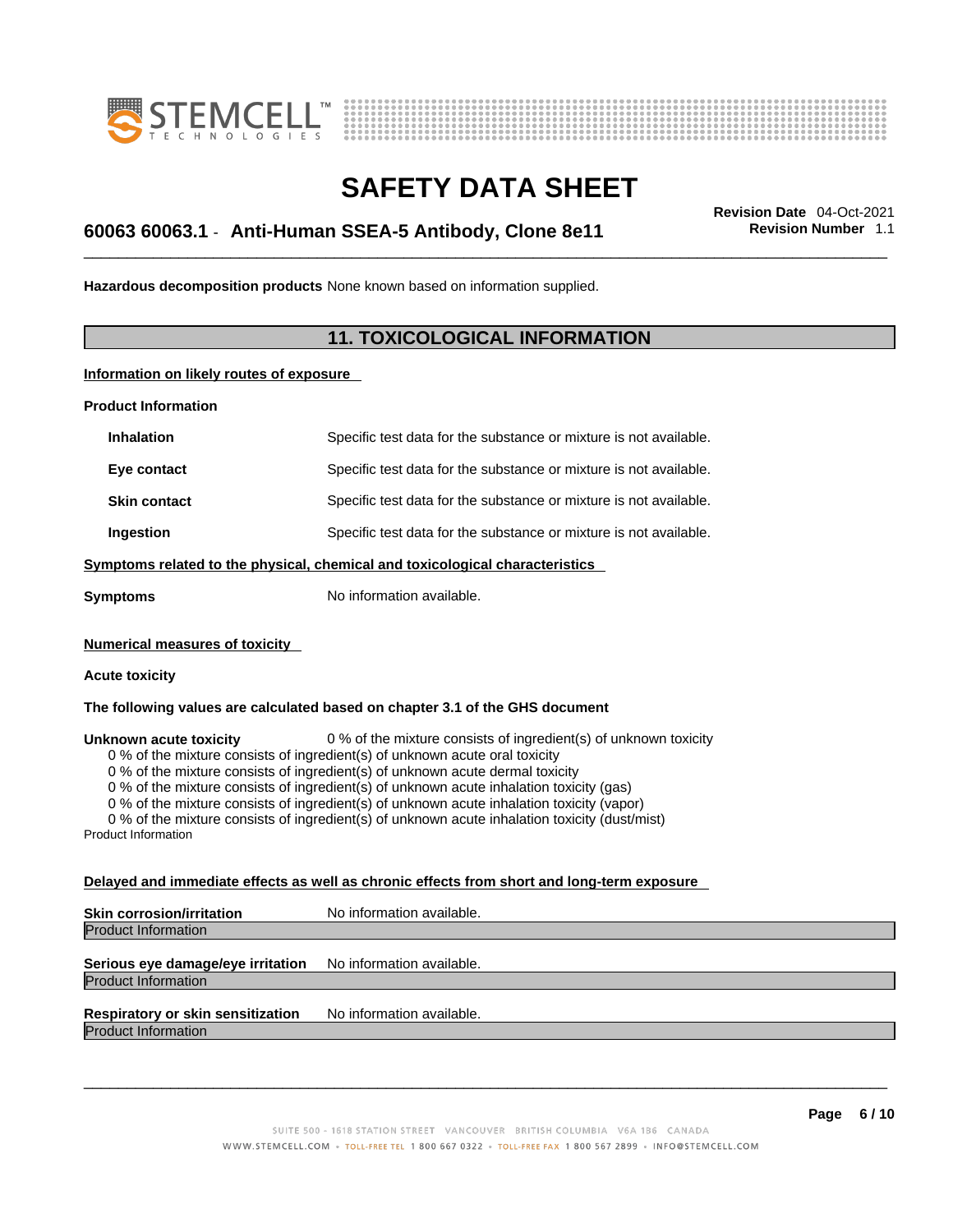



## \_\_\_\_\_\_\_\_\_\_\_\_\_\_\_\_\_\_\_\_\_\_\_\_\_\_\_\_\_\_\_\_\_\_\_\_\_\_\_\_\_\_\_\_\_\_\_\_\_\_\_\_\_\_\_\_\_\_\_\_\_\_\_\_\_\_\_\_\_\_\_\_\_\_\_\_\_\_\_\_\_\_\_\_\_\_\_\_\_\_\_\_\_ **Revision Date** 04-Oct-2021 **60063 60063.1** - **Anti-Human SSEA-5 Antibody, Clone 8e11 Revision Number** 1.1

| <b>Germ cell mutagenicity</b>        | No information available.          |
|--------------------------------------|------------------------------------|
| <b>Product Information</b>           |                                    |
| Carcinogenicity                      | No information available.          |
| <b>Reproductive toxicity</b>         | No information available.          |
|                                      | <b>Product Information</b>         |
| <b>STOT - single exposure</b>        | No information available.          |
|                                      | <b>Product Information</b>         |
| <b>STOT - repeated exposure</b>      | No information available.          |
|                                      | <b>Product Information</b>         |
| <b>Aspiration hazard</b>             | No information available.          |
|                                      | <b>12. ECOLOGICAL INFORMATION</b>  |
| <b>Ecotoxicity</b>                   |                                    |
|                                      | <b>Product Information</b>         |
| <b>Persistence and degradability</b> | No information available.          |
| <b>Bioaccumulation</b>               | There is no data for this product. |
| Other adverse effects                | No information available.          |
|                                      |                                    |

| <b>13. DISPOSAL CONSIDERATIONS</b> |  |
|------------------------------------|--|
|                                    |  |

| Waste treatment methods                |                                                                                                                    |
|----------------------------------------|--------------------------------------------------------------------------------------------------------------------|
| Waste from residues/unused<br>products | Dispose of in accordance with local regulations. Dispose of waste in accordance with<br>environmental legislation. |
| Contaminated packaging                 | Do not reuse empty containers.                                                                                     |
| <b>US EPA Waste Number</b>             | P <sub>105</sub>                                                                                                   |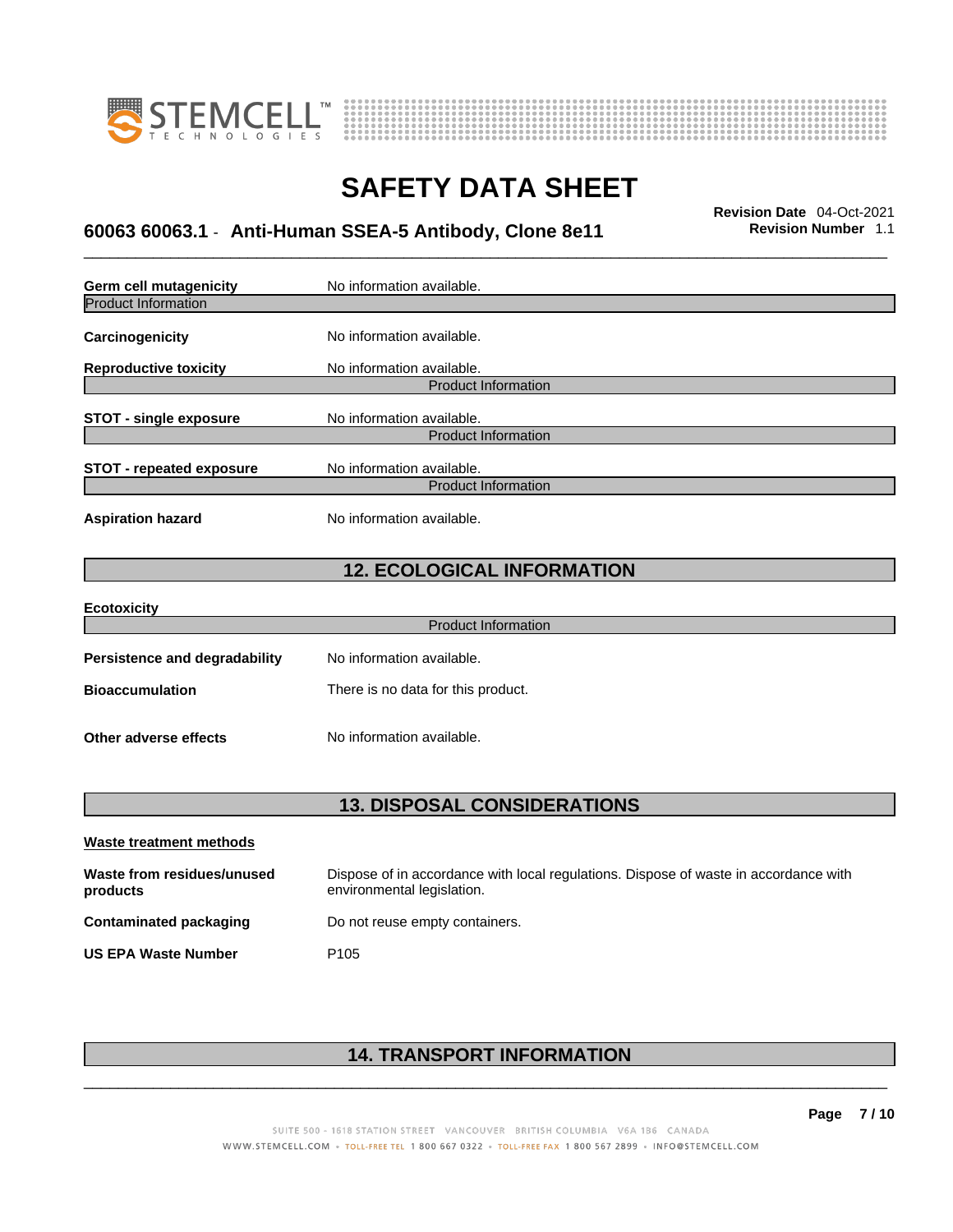



## \_\_\_\_\_\_\_\_\_\_\_\_\_\_\_\_\_\_\_\_\_\_\_\_\_\_\_\_\_\_\_\_\_\_\_\_\_\_\_\_\_\_\_\_\_\_\_\_\_\_\_\_\_\_\_\_\_\_\_\_\_\_\_\_\_\_\_\_\_\_\_\_\_\_\_\_\_\_\_\_\_\_\_\_\_\_\_\_\_\_\_\_\_ **Revision Date** 04-Oct-2021 **60063 60063.1** - **Anti-Human SSEA-5 Antibody, Clone 8e11 Revision Number** 1.1

| <u>DOT</u>  | Not regulated |
|-------------|---------------|
| <b>TDG</b>  | Not regulated |
| <b>MEX</b>  | Not regulated |
| ICAO (air)  | Not regulated |
| <b>IATA</b> | Not regulated |
| <b>IMDG</b> | Not regulated |
| <b>RID</b>  | Not regulated |
| <b>ADR</b>  | Not regulated |
| <b>ADN</b>  | Not regulated |

#### **15. REGULATORY INFORMATION**

| <b>International Inventories</b> |                 |  |
|----------------------------------|-----------------|--|
| <b>TSCA</b>                      | Complies        |  |
| <b>DSL/NDSL</b>                  | Complies        |  |
| <b>EINECS/ELINCS</b>             | Complies        |  |
| <b>ENCS</b>                      | Does not comply |  |
| <b>IECSC</b>                     | Complies        |  |
| <b>KECL</b>                      | Complies        |  |
| <b>PICCS</b>                     | Complies        |  |
| <b>AICS</b>                      | Complies        |  |

 **Legend:** 

 **TSCA** - United States Toxic Substances Control Act Section 8(b) Inventory

 **DSL/NDSL** - Canadian Domestic Substances List/Non-Domestic Substances List

 **EINECS/ELINCS** - European Inventory of Existing Chemical Substances/European List of Notified Chemical Substances

 **ENCS** - Japan Existing and New Chemical Substances

 **IECSC** - China Inventory of Existing Chemical Substances

 **KECL** - Korean Existing and Evaluated Chemical Substances

 **PICCS** - Philippines Inventory of Chemicals and Chemical Substances

 **AICS** - Australian Inventory of Chemical Substances

#### **US Federal Regulations**

#### **SARA 313**

Section 313 of Title III of the Superfund Amendments and Reauthorization Act of 1986 (SARA). This product does not contain any chemicals which are subject to the reporting requirements of the Act and Title 40 of the Code of Federal Regulations, Part 372.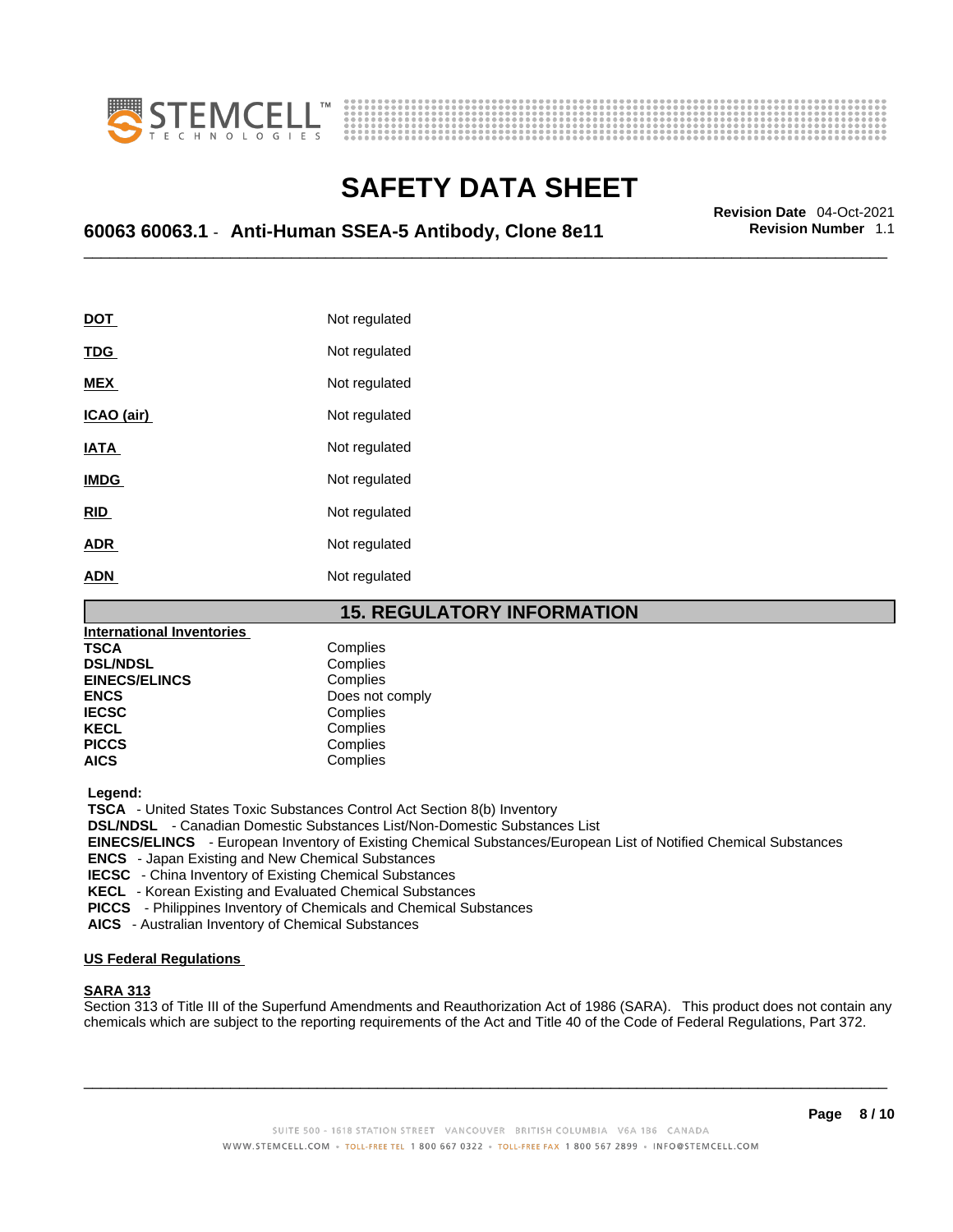



## \_\_\_\_\_\_\_\_\_\_\_\_\_\_\_\_\_\_\_\_\_\_\_\_\_\_\_\_\_\_\_\_\_\_\_\_\_\_\_\_\_\_\_\_\_\_\_\_\_\_\_\_\_\_\_\_\_\_\_\_\_\_\_\_\_\_\_\_\_\_\_\_\_\_\_\_\_\_\_\_\_\_\_\_\_\_\_\_\_\_\_\_\_ **Revision Date** 04-Oct-2021 **60063 60063.1** - **Anti-Human SSEA-5 Antibody, Clone 8e11 Revision Number** 1.1

| SARA 311/312 Hazard Categories    |    |  |
|-----------------------------------|----|--|
| Acute health hazard               | N٥ |  |
| <b>Chronic Health Hazard</b>      | No |  |
| <b>Fire hazard</b>                | No |  |
| Sudden release of pressure hazard | No |  |
| <b>Reactive Hazard</b>            | No |  |

#### **CWA (Clean WaterAct)**

This product does not contain any substances regulated as pollutants pursuant to the Clean Water Act (40 CFR 122.21 and 40 CFR 122.42).

#### **CERCLA**

This material, as supplied, does not contain any substances regulated as hazardous substances under the Comprehensive Environmental Response Compensation and Liability Act (CERCLA) (40 CFR 302) or the Superfund Amendments and Reauthorization Act (SARA) (40 CFR 355). There may be specific reporting requirements at the local, regional, or state level pertaining to releases of this material.

#### **US State Regulations**

#### **California Proposition 65**

This product does not contain any Proposition 65 chemicals.

#### **U.S. State Right-to-Know Regulations**

#### **US State Regulations**

| Chemical name            | New Jersey | <b>Massachusetts</b> | Pennsylvania |
|--------------------------|------------|----------------------|--------------|
| Water                    |            |                      |              |
| 7732-18-5                |            |                      |              |
| Sodium Phosphate Dibasic |            |                      |              |
| 7558-79-4                |            |                      |              |
| Sodium Azide             |            |                      |              |
| 26628-22-8               |            |                      |              |

#### **U.S. EPA Label Information**

**EPA Pesticide Registration Number** Not applicable

#### **16. OTHER INFORMATION, INCLUDING DATE OF PREPARATION OF THE LAST REVISION**

**Prepared By, State Control. STEMCELL Technologies Canada Inc.** Canada Inc.

 $\_$  ,  $\_$  ,  $\_$  ,  $\_$  ,  $\_$  ,  $\_$  ,  $\_$  ,  $\_$  ,  $\_$  ,  $\_$  ,  $\_$  ,  $\_$  ,  $\_$  ,  $\_$  ,  $\_$  ,  $\_$  ,  $\_$  ,  $\_$  ,  $\_$  ,  $\_$  ,  $\_$  ,  $\_$  ,  $\_$  ,  $\_$  ,  $\_$  ,  $\_$  ,  $\_$  ,  $\_$  ,  $\_$  ,  $\_$  ,  $\_$  ,  $\_$  ,  $\_$  ,  $\_$  ,  $\_$  ,  $\_$  ,  $\_$  ,

**Revision Date** 04-Oct-2021